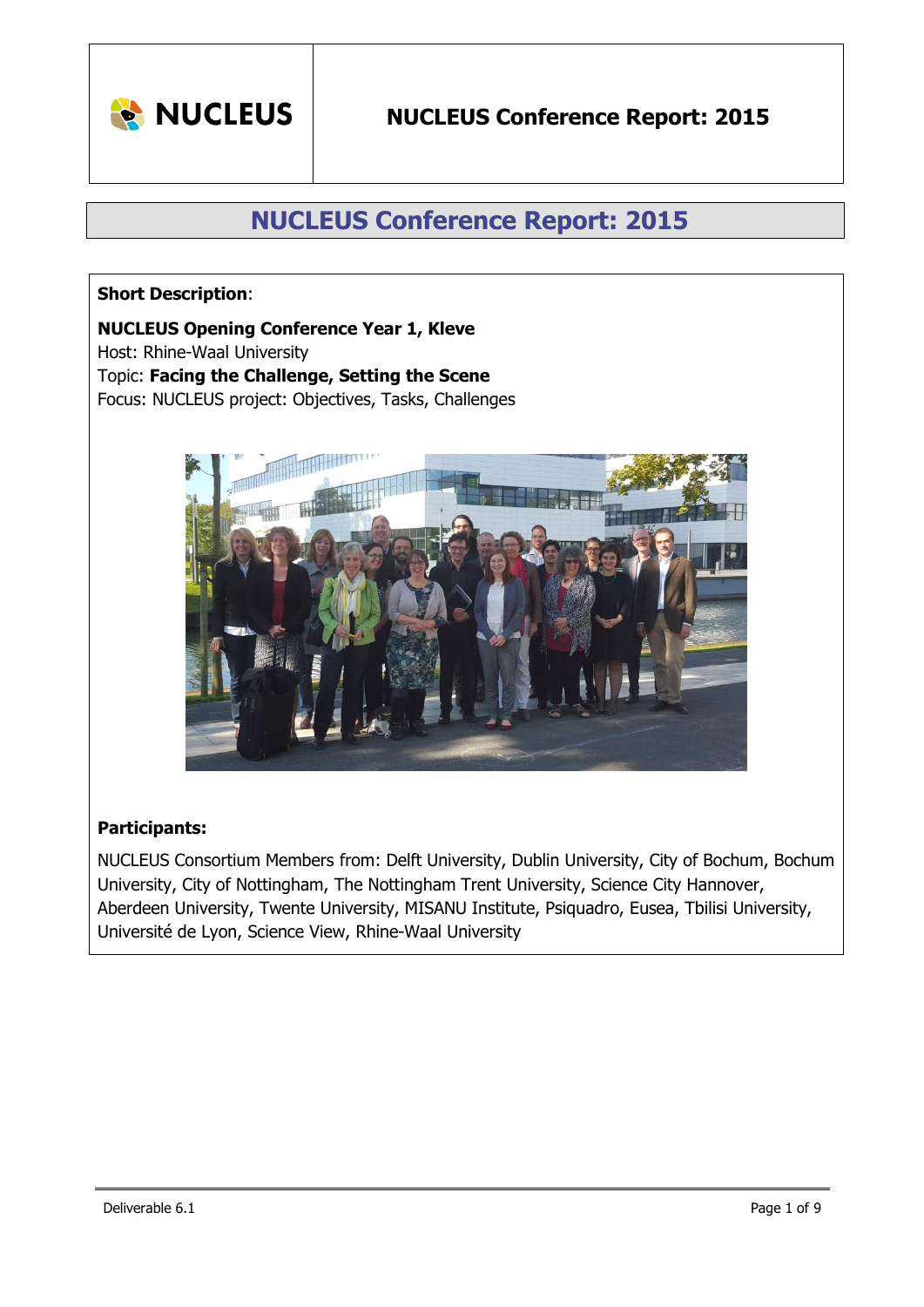

# **Contents**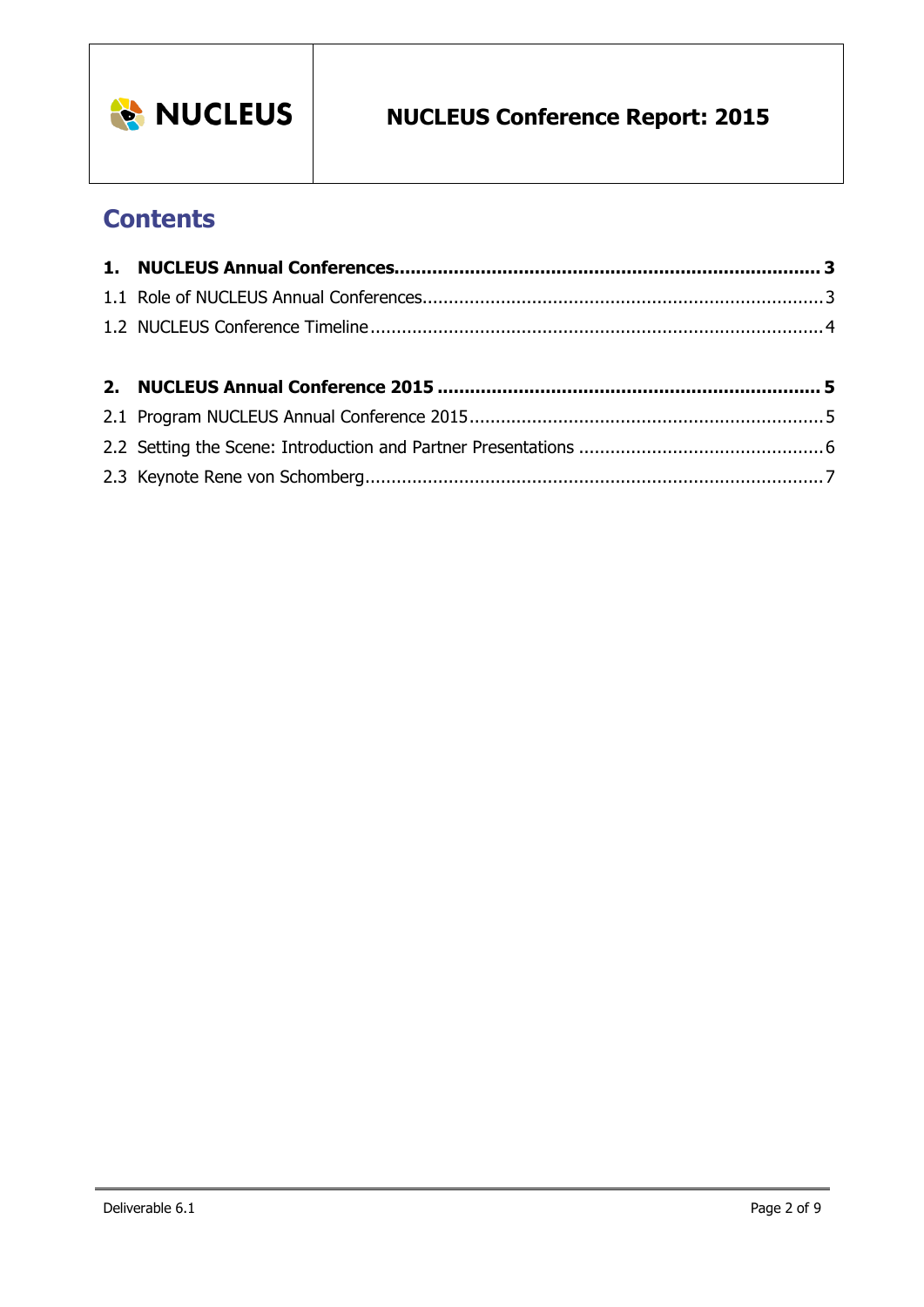

# **1. NUCLEUS Annual Conference 2015**

#### **1.1 Role of NUCLEUS Annual Conferences**

The NUCLEUS annual conferences are essential milestones within the NUCLEUS project. They will reflect the ongoing progress, define upcoming tasks and document essential results of the project.

In accordance with the transdisciplinary approach of project, these conferences will join all NUCLEUS consortium members and their teams. As the project proceeds, a growing number of stakeholders from the governance of scientific institutions and project-related fields such as science communication, public engagement, policy-making, media and economy, will be invited.

Whereas the first conferences will put a main focus on the NUCLEUS consortium members, in the second half of the project the conferences will also address renowned research institutes and funding agencies to discuss the project with experts designing future science policies. National educational authorities will be invited to support and facilitate the project. Each conference will generate input for the next work packages.

One of the main goals of the NUCLEUS annual conferences is to develop and establish a sustainable "NUCLEUS Living Network". In this network, the partners will monitor, sustain and work on the topics and objectives of NUCLEUS – and ensure its "energy-transfer" during and beyond the project timeline.

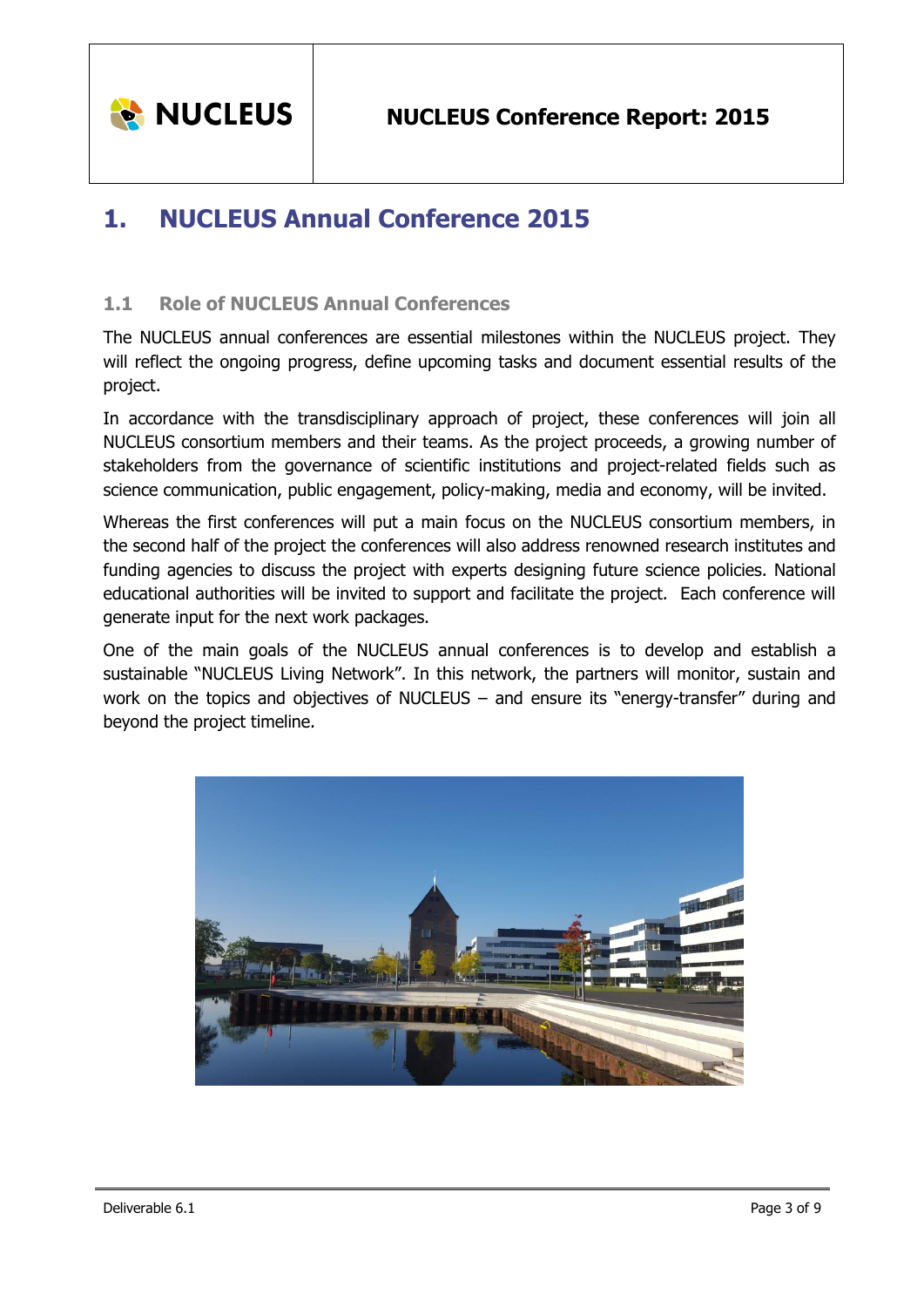

#### **1.2 NUCLEUS Conference Timeline**

**NUCLEUS Opening Conference Year 1, Kleve** Host: Rhine-Waal University Topic: **Facing the Challenge, Setting the Scene** Focus: NUCLEUS project: Objectives, Tasks, Challenges

**NUCLEUS Annual Conference Year 2, Lyon** Host: Université de Lyon Topic: **Universities as "Learning Systems": RRI and Systemic Development Including Workshop on "Design Thinking" from TU Delft** Focus: RRI Study Design, Reports of Field Trips, Governance Models

**NUCLEUS Annual Conference Year 3, Hannover**

Host: Science City Hannover Topic: **"Change-Management" in HEIS: RRI and Academic Culture** Focus: Engaging the Scientific Community, New Formats and Models, Reports from Working Groups

**NUCLEUS Annual Conference Year 4, Malta**  Host: University of Malta Topic: **A new understanding of Science? RRI and Transdisciplinary Research** Focus: Contextualization of Science: Risks and innovative approaches. Embedding RRI in Public Engagement Activities

**NUCLEUS Final Conference 2019, Brussels** 

Host: Rhine-Waal University

Topic: **Towards a new "DNA" for RRI in Universities and Research Institutions** Focus: Systemic and Cultural Recommendations, Perspectives, Outlook, NUCLEUS Living Network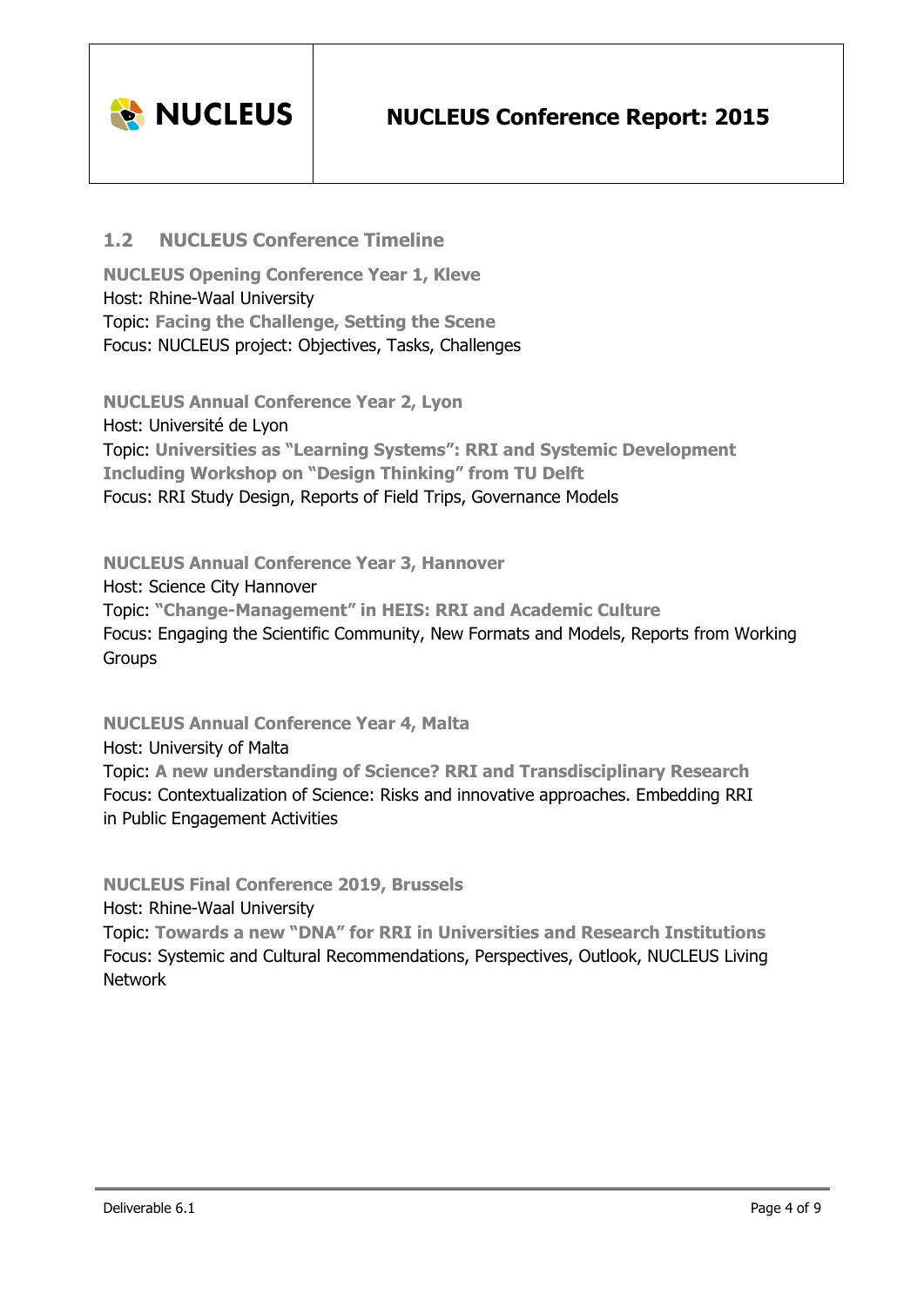

# **2. NUCLEUS Annual Conference 2015**

**2.1 Conference Programme 2015**

**Wed 30 June** Arrival of delegates during the day 1900 Cocktail reception

**Thurs 1 Oct**

0930 Welcome - Dr. Heide Naderer, President of Rhine-Waal University 0945 Introduction - Prof. Alexander Gerber, NUCLEUS Project Coordinator, 1015 Setting the Scene: roles, timing, and first steps into the project Dr. Annette Klinkert, NUCLEUS Administrative Officer 1200 Lunch break 1300 Short presentations by every beneficiary about their roles and expectations 1500 Coffee break 1530 Break-off groups to align the work-packages 1645 Reports from the break-off groups 1745 End of the conference programme, day 1 1830 Departure to Xanten for a night-time tour to the 'dark side' of the well-preserved remains of a Roman city, one of Germany's most scientifically valuable archaeological sites 2030 Roman dinner in the catacombs between the excavations ca. 2300 Back at the hotel **Fri 2 Oct**

0930 Keynote: RRI and Beyond - Dr. René von Schomberg, DG R&D 1000 Open discussion

1230 Lunch break

1330 Wrap up, next steps, group picture

1500 Closing of the Inaugural Conference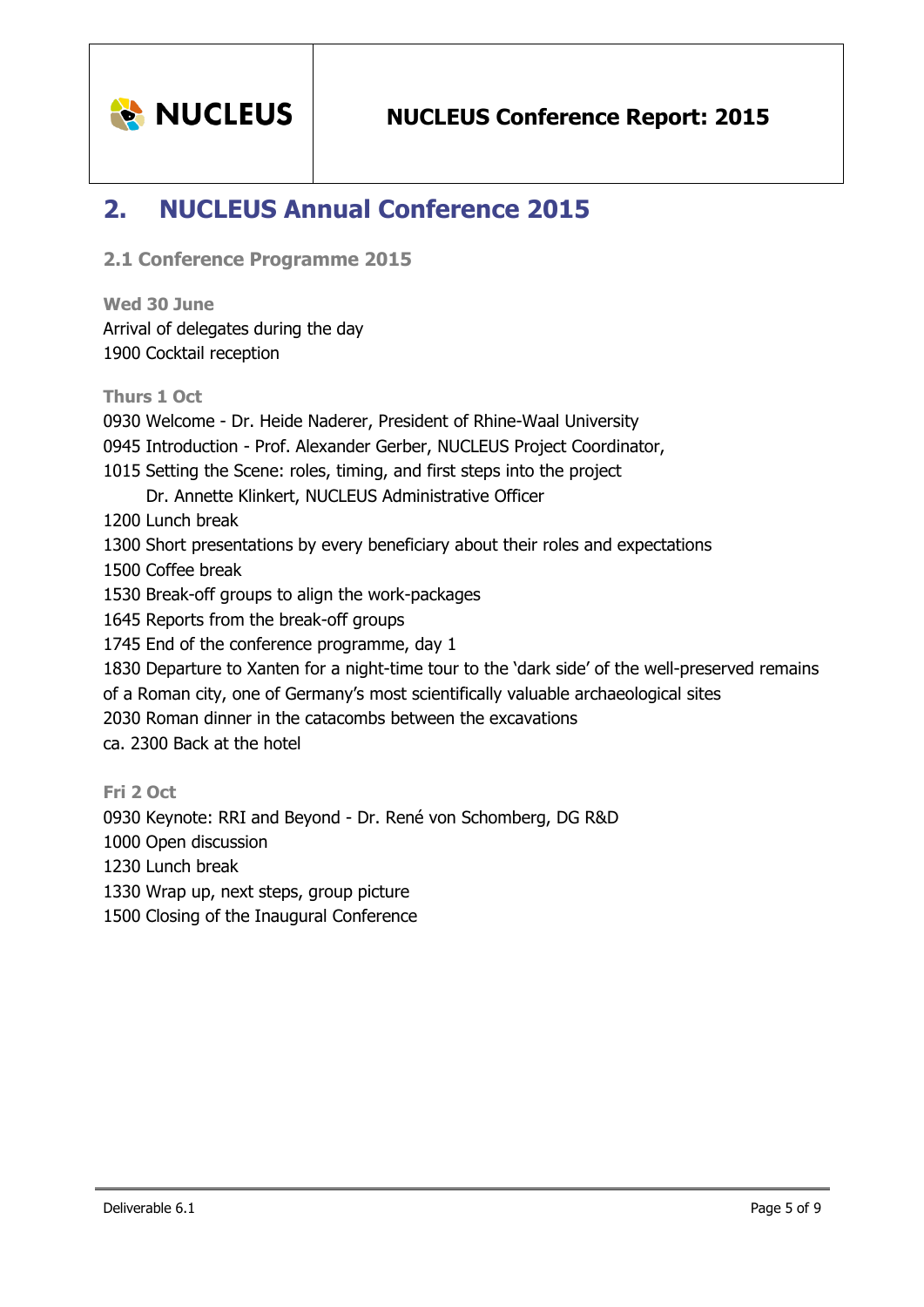### **2.2 Setting the Scene: Introduction and Partner Presentations**

After an introduction into the NUCLEUS project by Prof. Alexander Gerber (NUCLEUS Project Coordinator) and Dr. Annette Klinkert (NUCLEUS Administrative Project Manager), the conference invited the participating consortium members to deliver individual presentations about their roles within the project and their specific capacities and profiles related to the NUCLEUS approach. Each partner delivered a Power Point Presentation, which is accessible on the NUCLEUS website.

The Work Package Leaders were then invited to describe their role and planned proceedings within the project's timeframe. After this presentation the conference participants gathered in working groups related to each work package in order to discuss the future work plan. The partners were encouraged to think about possible Working Groups to accompany the project. As a result of this discussion, two new Working Groups were established:

#### **NUCLEUS Working Group Aligning Study with Field Trips**

This Working Group will foster an exchange between the outcomes of the capacity building Field Trips and the interdisciplinary study on RRI. The Group will be involved in the development of the RRI questionnaire. The participants will first meet in April 2016, future meetings are possible.

#### **NUCLEUS Working Group: Preparation of Installed and Mobile NUCLEI**

This Working Group will prepare the upcoming installation and implementation of ten installed NUCLEI. The Working Group members will follow the first outcomes of the capacity building phase and the study, reflecting on how these results could be implemented in the RRI roadmap to support the implementation and organisation of the NUCLEI. This Working Group will first meet in October 2016, future meetings are possible.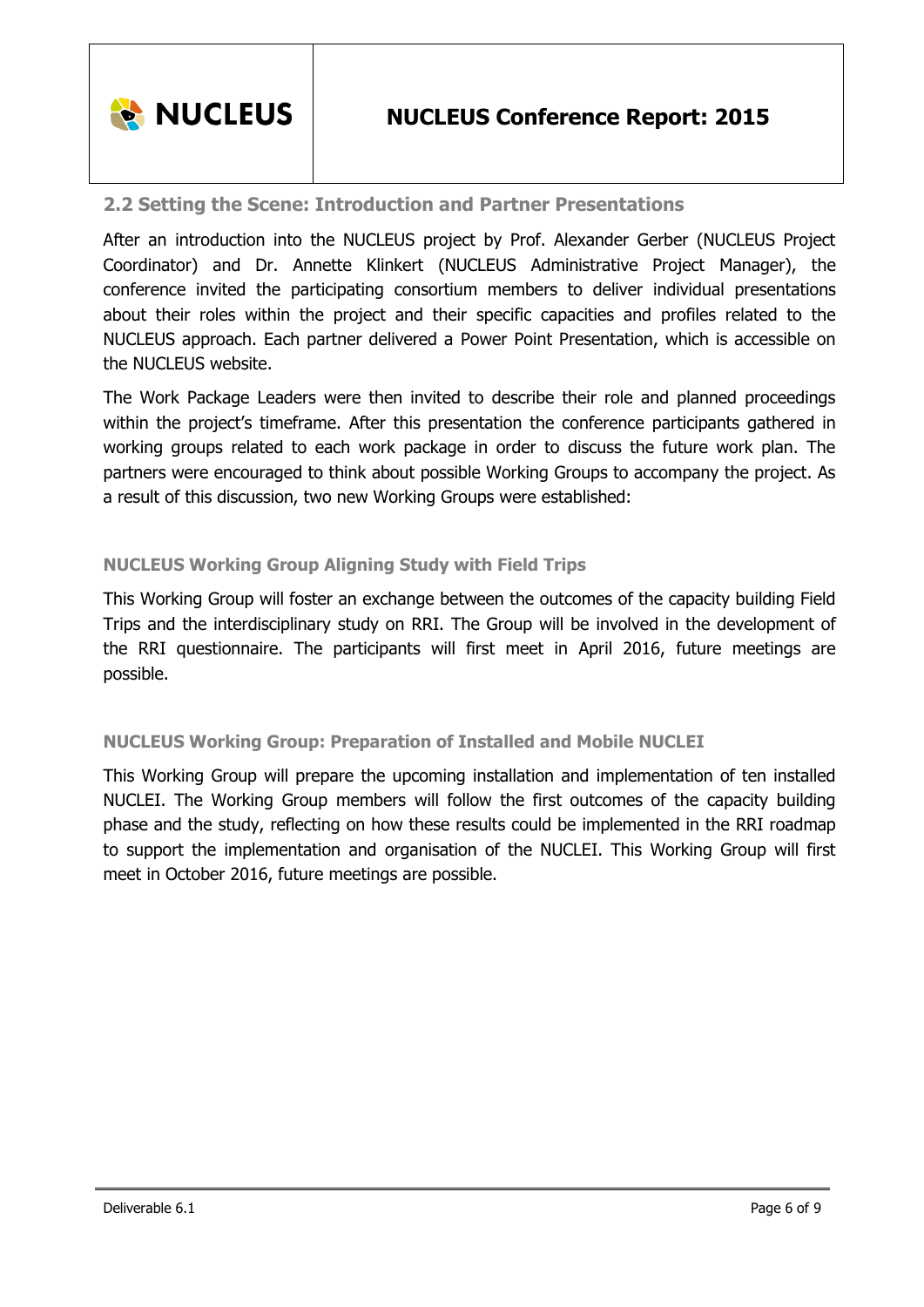

### **NUCLEUS Conference Report: 2015**

#### **2.3 Keynote Speech by René von Schomberg**

Since the NUCLEUS project focuses on a new definition of "Responsible Research and Innovation", the opening conference invited René von Schomberg, one of the leading influencers to the European Commission, to present, discuss and reflect the prevailing notions and underlying assumptions of the prevailing approaches to RRI.



#### **Summary of key thoughts**

The characteristics of "Responsible Research and Innovation (RRI)," as specified for the European Horizon 2020 program, emphasize "science with and for society." This includes, in particular, doing research in interaction with and on behalf of society. One of the key elements of RRI is granting social actors influence on the selection of research topics which are chosen, accordingly, on social grounds such as practical urgency or desirability:

Responsible Research and Innovation (RRI) implies that societal actors (researchers, citizens, policy makers, business, third sector organisations, etc.) work together during the whole research and innovation process in order to better align both the process and its outcomes with the values, needs and expectations of society. ([http://ec.europa.eu/programs/horizon2020/en/h2020](http://ec.europa.eu/programmes/horizon2020/en/h2020-section/responsible-research-innovation) [section/responsible-research-innovation](http://ec.europa.eu/programmes/horizon2020/en/h2020-section/responsible-research-innovation))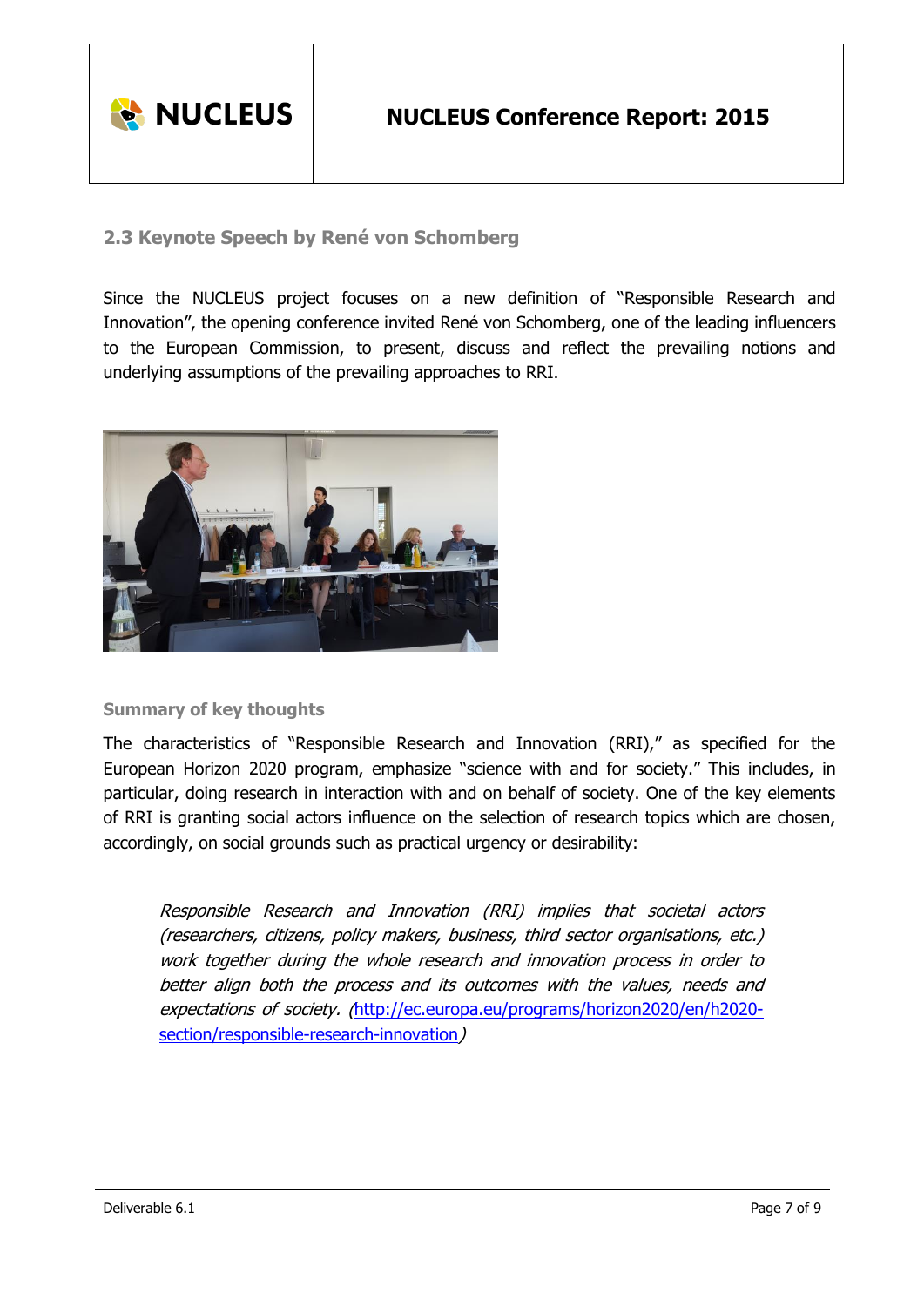

This definition refers to RRI in a twofold sense, namely, in terms of the processes used for shaping Responsible Research and Innovation and in terms of its outcome. In his key note speech René von Schomberg developed both dimensions further in explaining that the procedural dimension implies that the stakeholders involved become responsive to one another. The outcome-oriented aspect of RRI would imply that a more socially desirable and beneficial research agenda should be adopted by universities and scientific institutions.

As von Schomberg explained, the usual justification for the public funding of certain research endeavours is the general expectation that they promote industrial competitiveness and thereby increase economic growth and contribute to creating jobs. However, RRI should address more specific social goals. As von Schomberg argued, the relevant normative dimension was supplied by fundamental treaties of the European Union. For instance, the European Treaty on the European Union contains a commitment to the promotion of social justice, to gender equality, health, the protection of the environment, sustainable development, and others. More specifically, the Lund Declaration identifies "Grand Challenges" such as global warming, water and food production, ageing societies etc. Such normative commitments provided a basis for favouring certain research goals. Accordingly, RRI should be characterized by a socially beneficial research agenda.

#### **Discussion and Reflection**

The consortium members discussed the RRI concepts and approaches presented by von Schomberg by reflecting the ways research could respond to political, social, and economic demands. They reflected on how the interaction between science, on the one hand, and social, political, and economic forces, on the other could be fostered and installed in the future.

They conference participants agreed to base the NUCLEUS project development on the RRI definitions given by the European Commission and the reflections given by René von Schomberg, while being open to changes of this approach in the project proceedings.